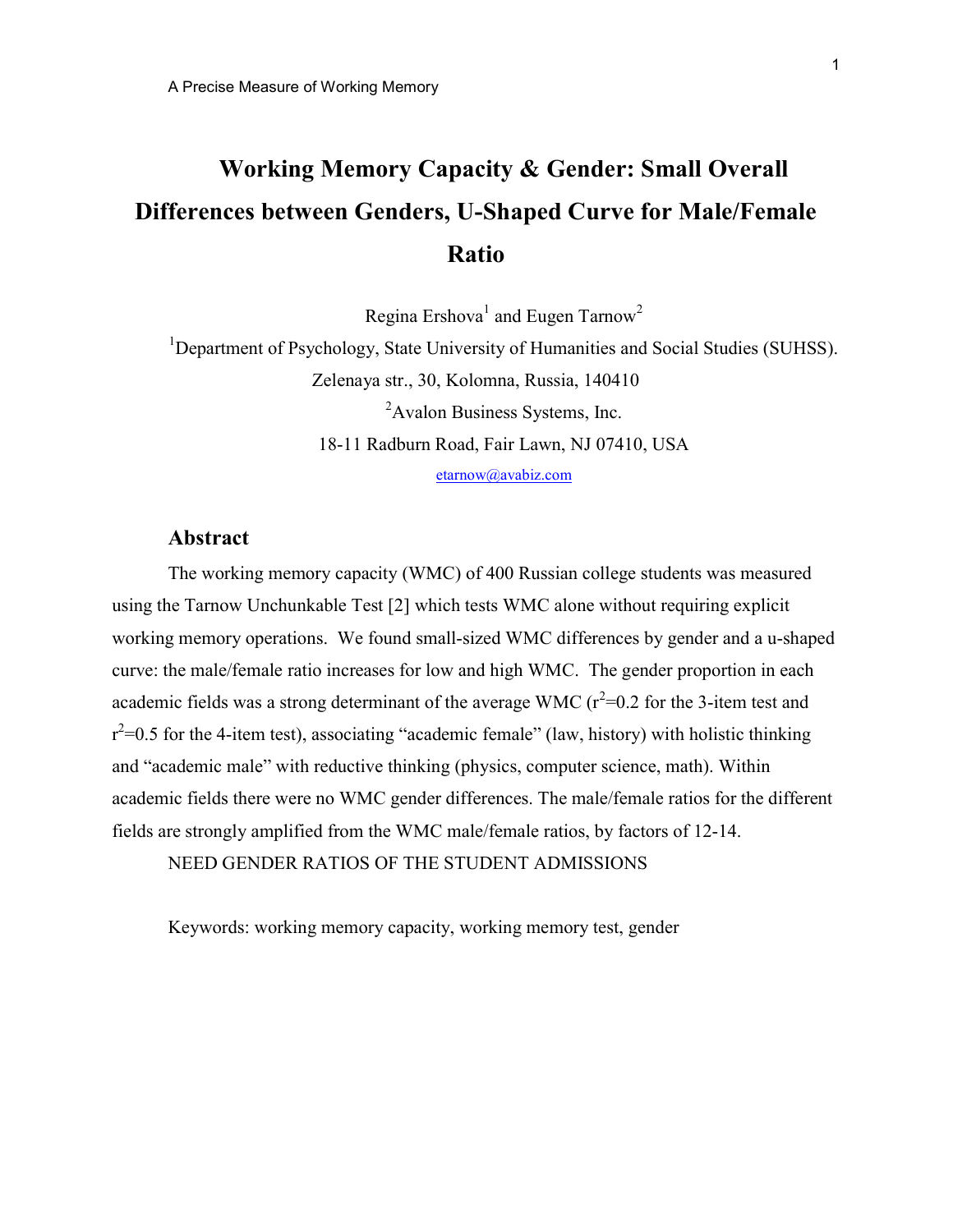#### Introduction

If the reader attempts to remember four unrelated double digit integers (the Tarnow Unchunkable Test, TUT  $[2]$ ), it is very probable that one of the integers vanishes, no matter how hard the reader tries. This almost magical process shows that most of us have three memory slots for similar items. If we try to force in another item into our "working memory", interference occurs and removes one of the other items - somehow.

We distinguish between two types of working memory capacity: working memory capacity measured in tasks that also include a variety of operations such as arithmetic problem solving or sentence content analysis which we call working memory operational capacity (WMOC) as opposed to working memory capacity measured without such operations which we call working memory capacity (WMC).

WMOC is thought to be strongly correlated with general fluid intelligence and novel reasoning, perhaps via attentional control (Kane et al, 2005). It is found that WMOC can be lowered by math anxiety (Ashcraft & Kirk, 2001; Miller & Bixel, 2004) and stereotype threat (Schmader & Johns, 2003) and sometimes increased by physical exercise (Sibley & Beilock, 2007).

WMC is measured differently by different researchers, some use simple free recall as a measure. Free recall consists of two stages, only the first corresponds to working memory, the second is a reactivation process presumably using associations (Tarnow, 2015). In this contribution we use the TUT which attempts to eliminate the possibility of associations and the activation of the second stage.

In general, gender differences vary from very large (height), large (some preferences) to small (cognitive properties), see Hyde (2014). In this contribution we investigate how WMC varies with gender which apparently has not been done before CHECK.

The results of our investigation may be important for understanding gender differences, the structure of WM, for designing new empirical studies to advance theory and research in this area, as well as measuring the effectiveness of the methodological tools needed to test WM.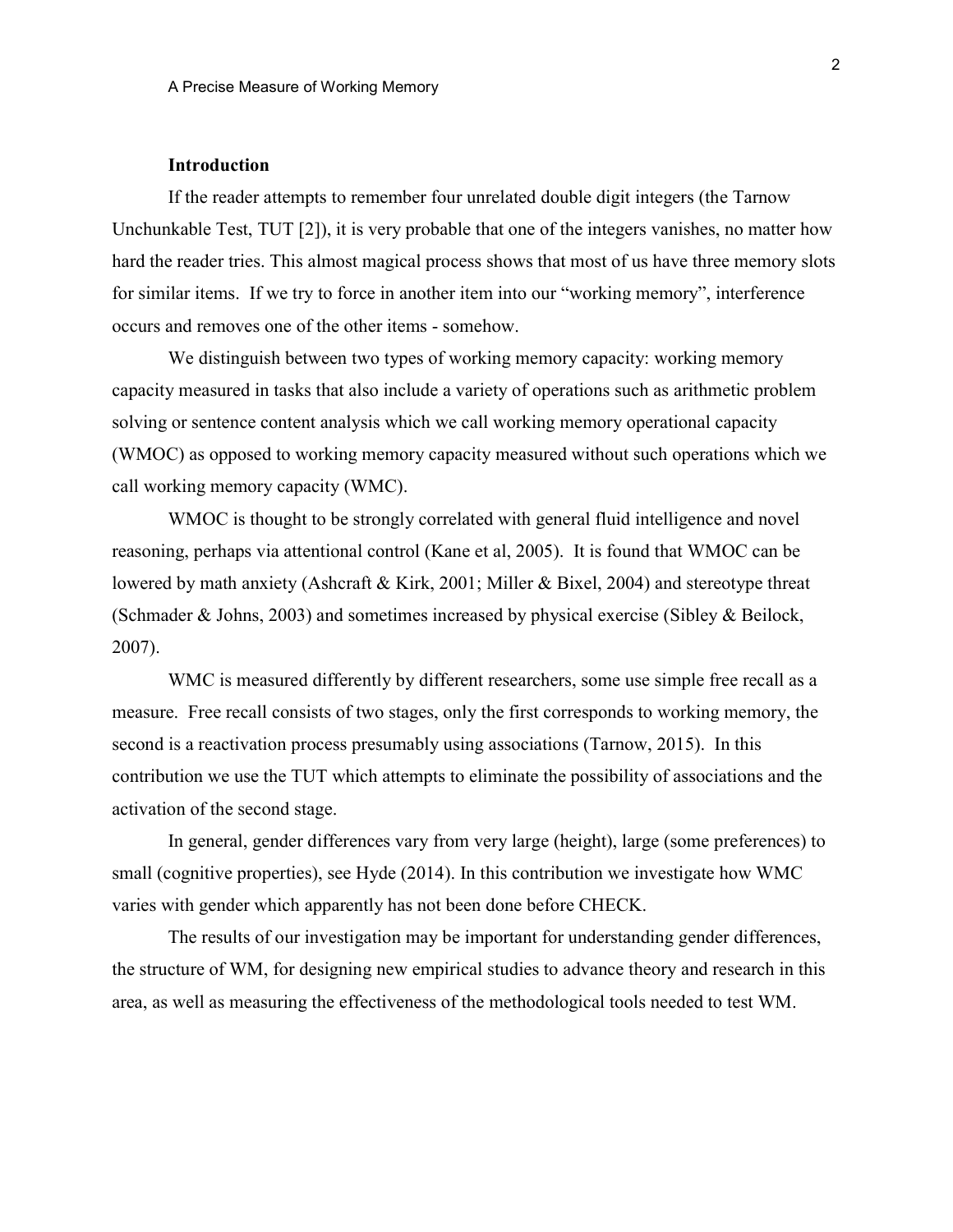#### Method

We present data from a study of university students aged 17 to 24.

The Tarnow Unchunkable Test (TUT) used in this study separates out the working memory (WM) component of free recall by using particular double-digit combinations which lack intraitem relationships (Tarnow, 2013). It does not contain any explicit WM operations. The TUT was given via the internet using client-based JAVAScript to eliminate any network delays. The instructions and the memory items were displayed in the middle of the screen. Items were displayed for two seconds without pause. The trials consisted of 3 or 4 items after which the subject was asked to enter each number remembered separately, press the keyboard enter button between each entry and repeat until all the numbers remembered had been entered. Pressing the enter button without any number was considered a "no entry". The next trial started immediately after the last entry or after a "no entry". There was no time limit for number entry. Each subject was given six three item trials and three four item trials in which the items are particular doubledigit integers.

#### Sample

193 Russian undergraduate students of the State University of Humanities and Social Studies (121 (63%) females and 71 (37%) males, mean age was 18.8 years) participated in the study for extra credit. Each participant was tested individually in a quiet room. An experimenter was present throughout each session.

One record was discarded – the student had only responded once out of a possible thirty times.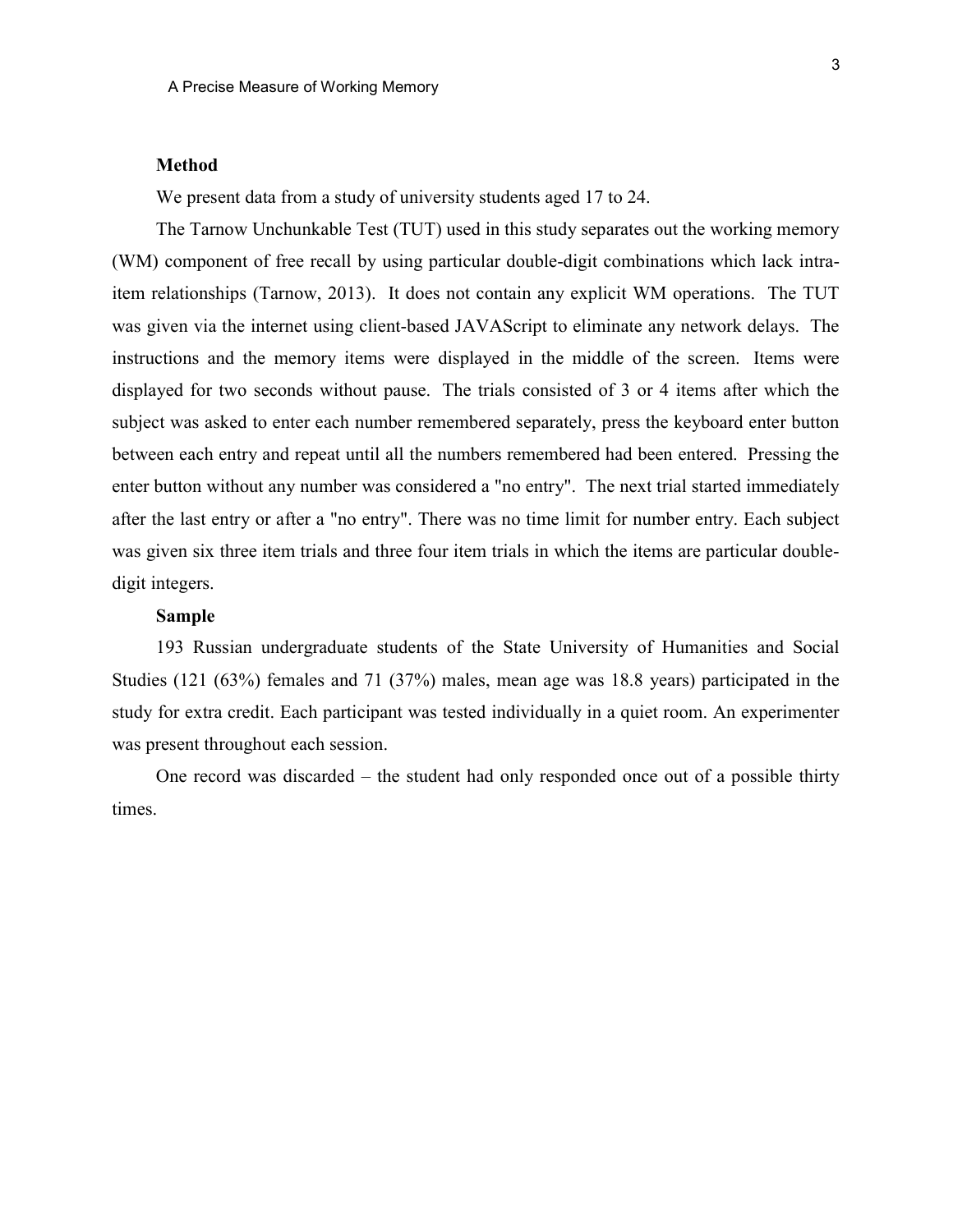## **Results**

There is no WMC gender difference in the average or variance for the 3-item test (oneway ANOVA yields F=0.6, p=0.44; F-test p=0.4) but there is a small difference for the 4-item test (one-way ANOVA yields F=7.5, p=0.006, Cohen's d=0.26; F-test p=0.046; where we have adopted Hyde's (2014) definition:

d=(mean score of males - mean score of females)/(mean(within-groups standard deviation)).

The 4-item difference is similar in size to other cognitive effects for gender, see Hyde, 1981 and Hyde, 2014), see Fig. 2. If we plot the ratio of males to females with a particular WMC (Fig 3), we find u-shaped curves; there are more males at high and low WMC than there are females for both tests. The variance ratios (Hyde, 2014) we find to be 1.05 for the 3-item test and 1.26 for the 4 item test.



Figure 1. Average recall as a function of gender.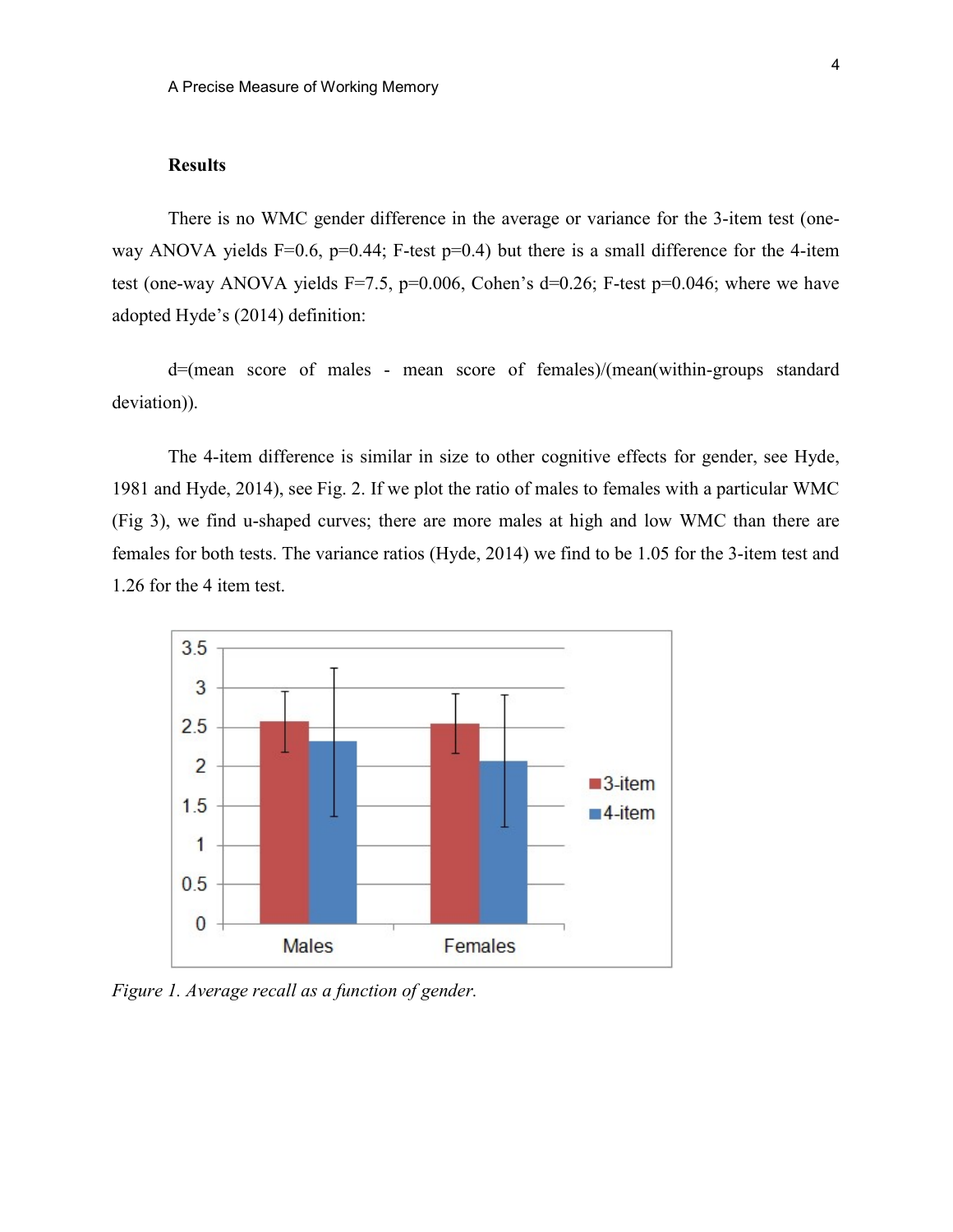

Figure 2. Ratio males to females as a function of WMC for 3-item and 4-item recall indicate u-shaped curves.

Using Bayesian classification, random predictions yielded 69% for gender. Using 3-item WMC and 4-item WMC we get 71%.

WMC scores depend heavily on academic field (Ershova & Tarnow, 2017), dwarfing the overall gender differences in WMC and the WMC standard deviation, see Fig. 3.

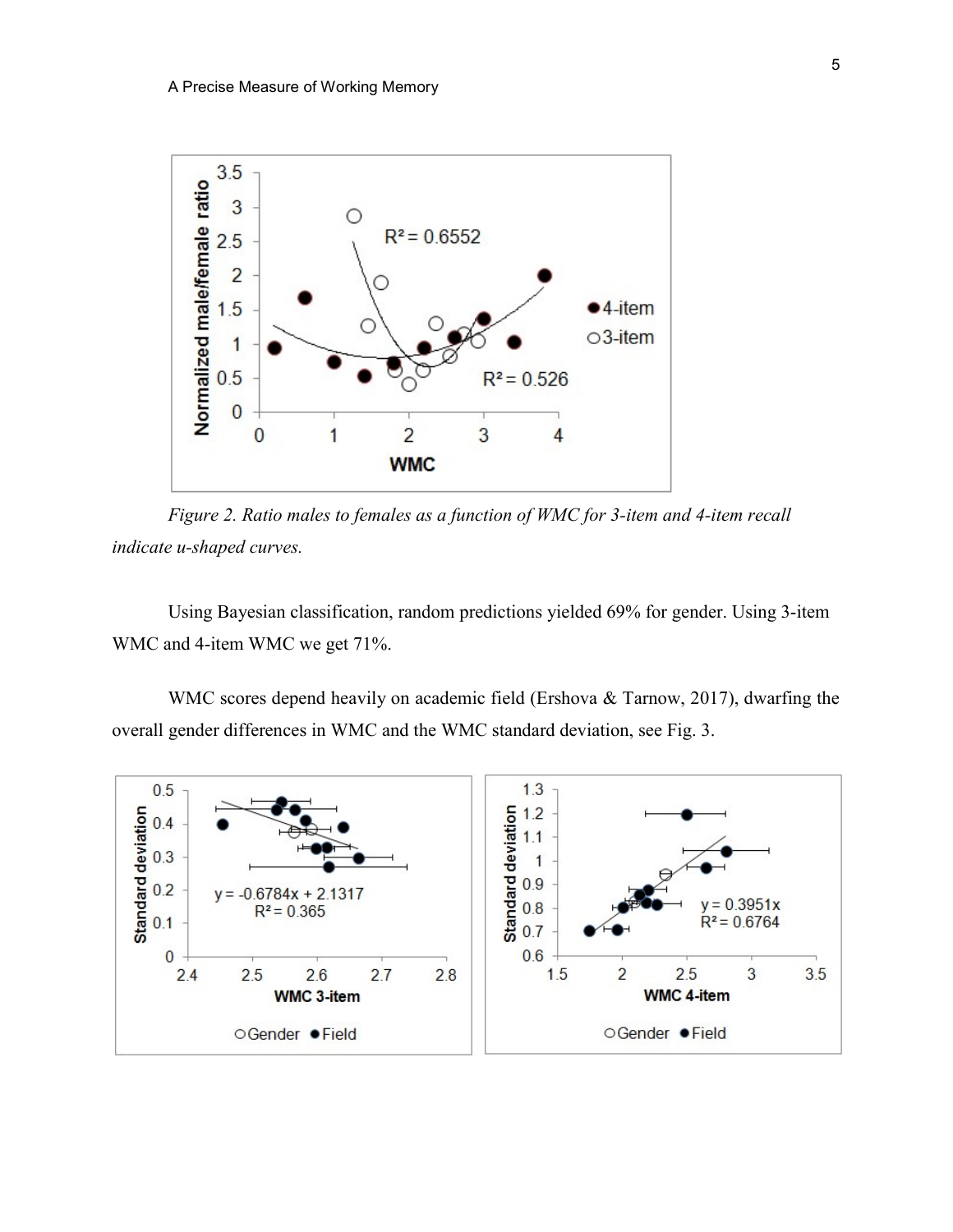Figure 3. WMC and the corresponding deviations as a function of average recall of the different fields (filled circles) and gender (unfilled circles).Gender differences mimic differences between different academic fields but are a lot smaller.

Figure 4 displays the memory scores for each field as a function of the gender balance of that field, which we term "academic gender". We find that fields with more male students had students with higher WMC than fields with more female students and these are large sized effects. If we remove the field dependency there is no gender differences within the fields  $(F=1.7)$ p=0.19 for 3-item test; F=0.5 p=0.41 for 4-item test). The WMC by gender and field is displayed in Fig. 4. If we replot the results of academic gender as in Fig. 2, we obtain the results of Fig. 5. For the 3-item test there is no u-shaped curve because of its limited range. For the 4-item test the differences are amplified in Figure 5 compared to Figure 2, perhaps suggesting that the cause and effect may be reversed.



Figure 4. Average recall of a field as a function of the average gender of the field. Left is the 3 item test, right is the 4 item test.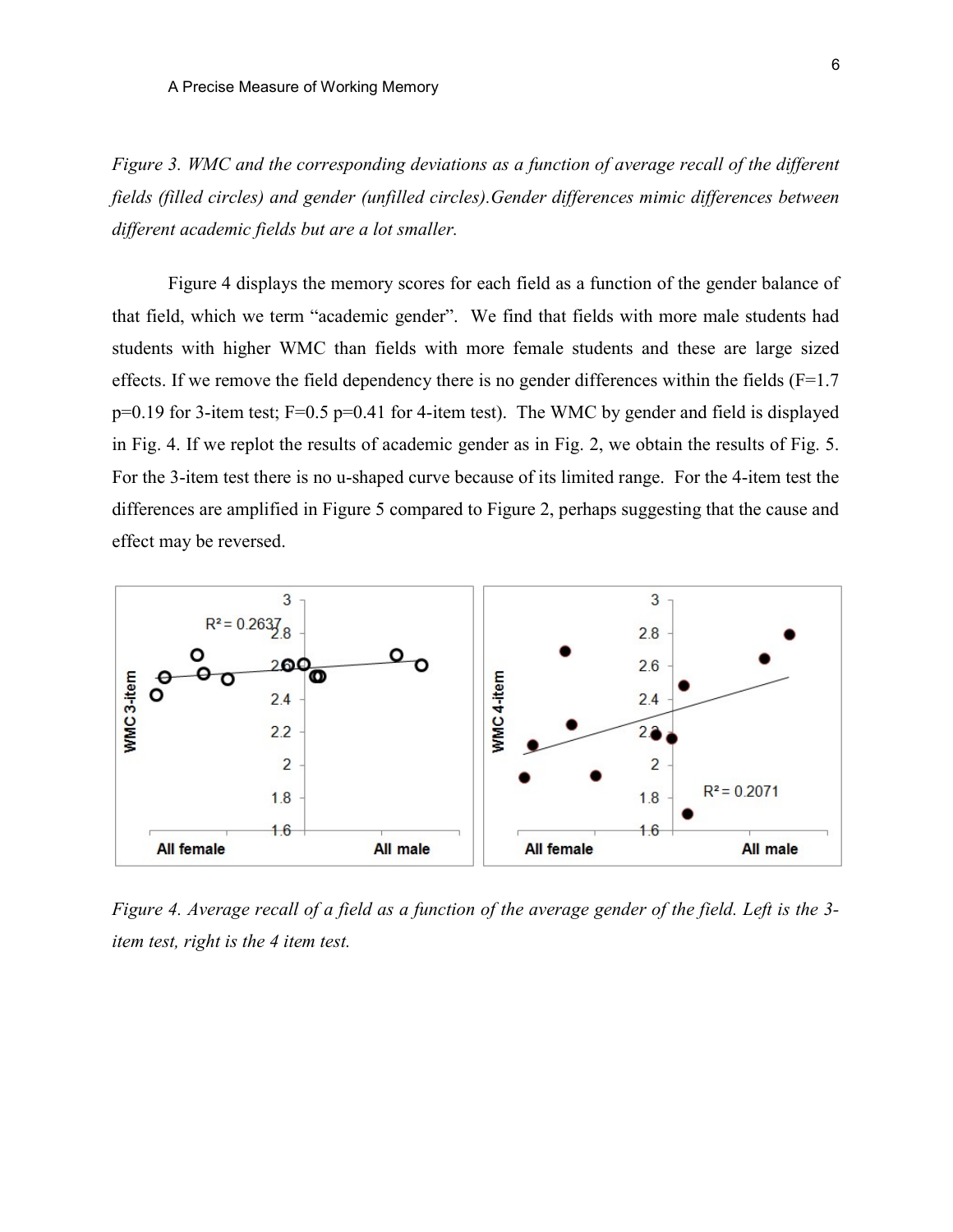

Figure 5. Field male/female ratio versus WMC. Comparison with Fig. 2 suggests that for the 4 item test, the male/female ratios are greatly amplified. For the 3-item test there is no correlation.

## Discussion

We found small differences in WMC between the genders and they are dwarfed by the effects of the academic field. Males are more common than females among low and high WMC.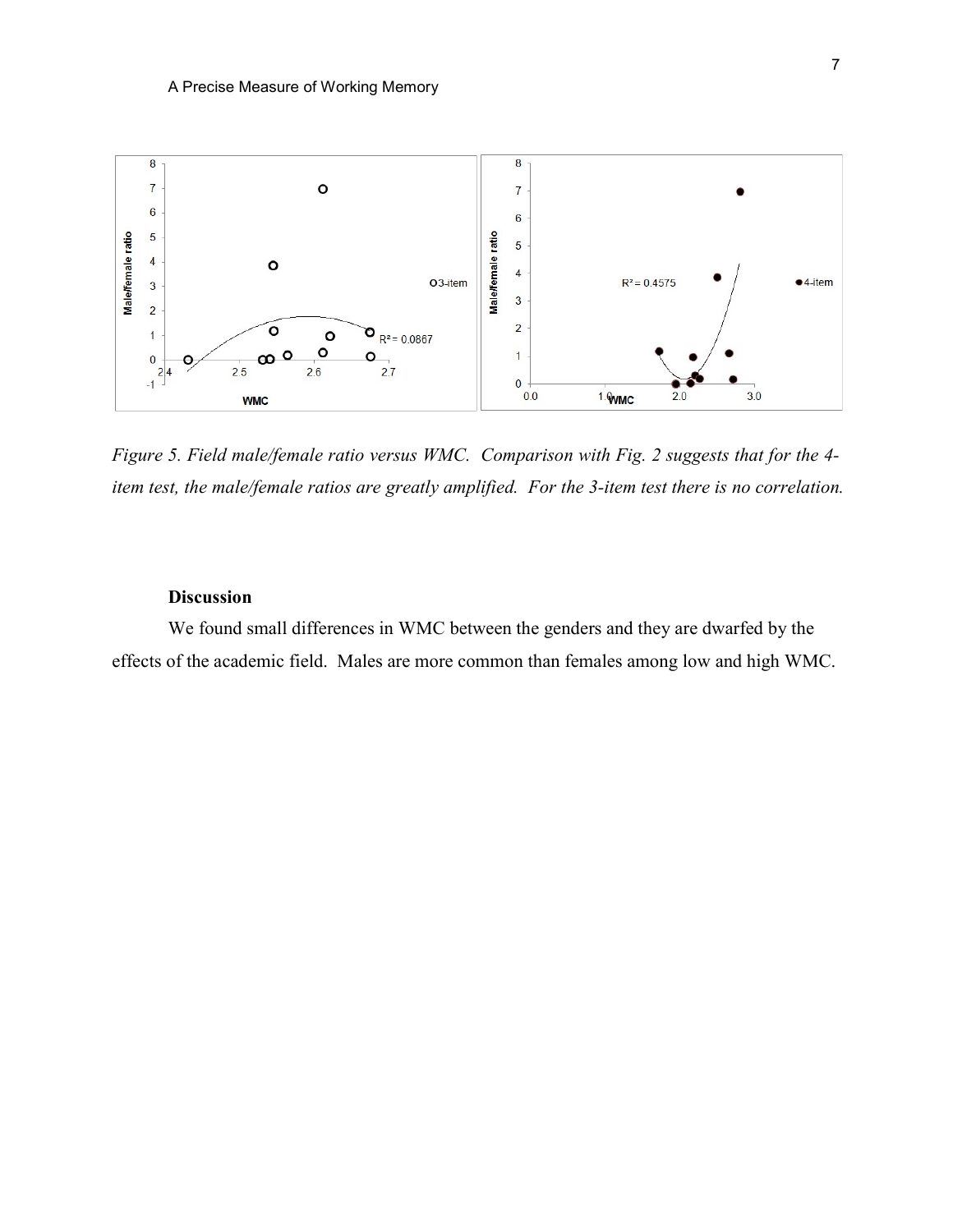## Bibliography

- Kane, M. J., Hambrick, D. Z., & Conway, A. R. (2005). Working memory capacity and fluid intelligence are strongly related constructs: comment on Ackerman, Beier, and Boyle (2005).
- Hyde, J. S. (1981). How large are cognitive gender differences? A meta-analysis using! w<sup>2</sup> and d.. American Psychologist, 36(8), 892.
- Halpern, D. F. (1989). The disappearance of cognitive gender differences: What you see depends on where you look.
- Ashcraft, M. H., & Kirk, E. P. (2001). The relationships among working memory, math anxiety, and performance. Journal of experimental psychology: General, 130(2), 224.
- Miller, H., & Bichsel, J. (2004). Anxiety, working memory, gender, and math performance. Personality and Individual Differences, 37(3), 591-606.
- Schmader, T., & Johns, M. (2003). Converging evidence that stereotype threat reduces working memory capacity. Journal of personality and social psychology, 85(3), 440.
- Sibley, B. A., & Beilock, S. L. (2007). Exercise and working memory: an individual differences investigation. J Sport Exerc Psychol, 29(6), 783-791.
- Roe, A. (1953). A psychological study of eminent psychologists and anthropologists, and a comparison with biological and physical scientists. Psychological Monographs: General and Applied, 67(2), 1.
- Vandervert, L. R., Schimpf, P. H., & Liu, H. (2007). How working memory and the cerebellum collaborate to produce creativity and innovation. Creativity Research Journal, 19(1), 1-18.
- [1]Tarnow E (2015a) First direct evidence of two stages in free recall and three corresponding estimates of working memory capacity. Submitted for publication.
- [2]Murdock, B. B. (1974). Human memory: Theory and data. Lawrence Erlbaum.
- [3]Tarnow E (2014) Retrieval Process in Free Recall Creates Errors in Short Term Memory but Not in Long Term Memory. Accepted to Bulletin of the Peoples' Friendship University of Russia.
- [4]Cullen, B., O'Neill, B., Evans, J. J., Coen, R. F., & Lawlor, B. A. (2007). A review of screening tests for cognitive impairment. Journal of Neurology, Neurosurgery & Psychiatry, 78(8), 790-799.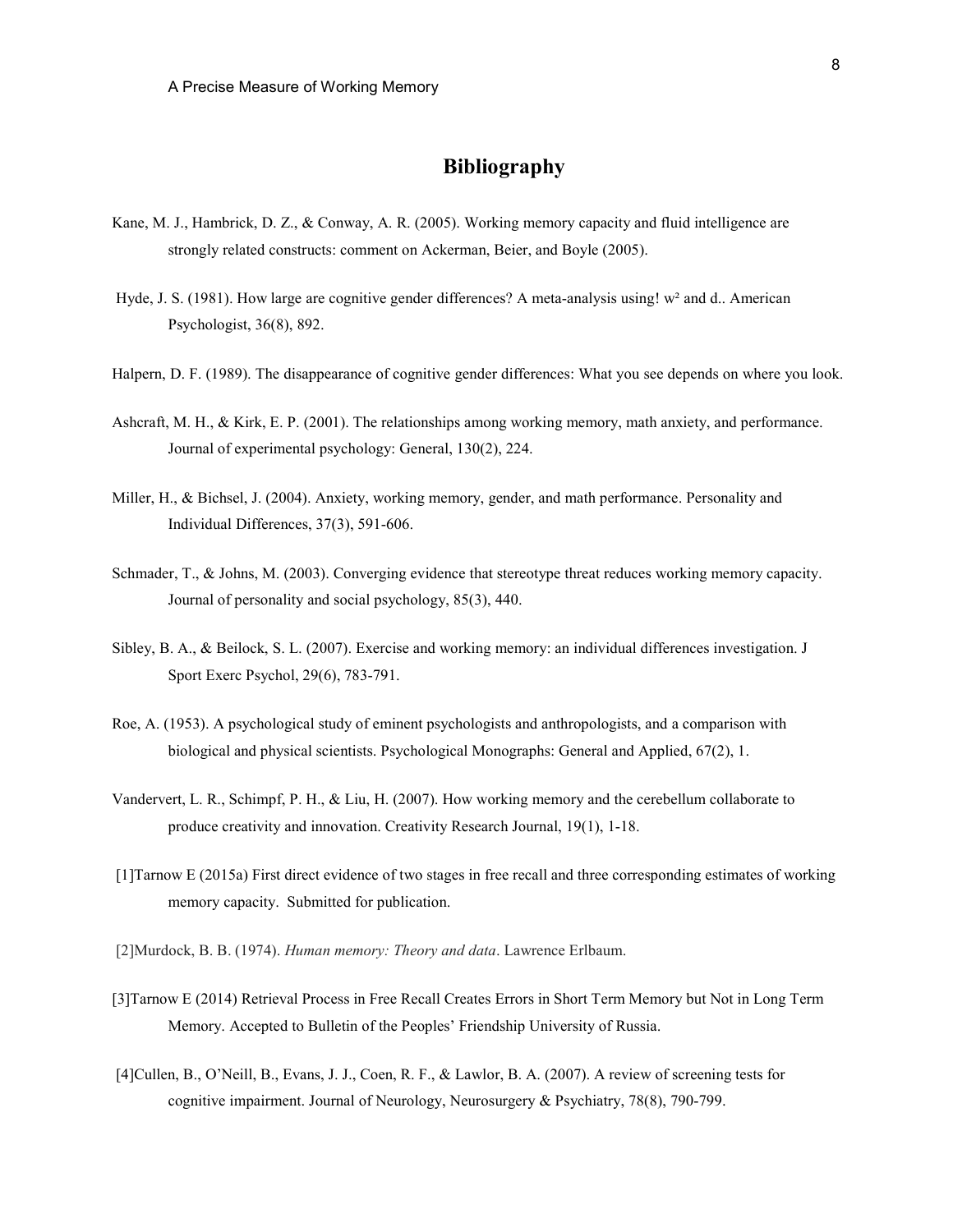- [6]Watkins, M. J. (1974). Concept and measurement of primary memory. Psychological Bulletin, 81(10), 695.
- [7]Glanzer, M. Short-term memory. In Handbook of Research Methods in Human Memory and Cognition. C. Richard Puff, editor. 1982, 63-98.
- [8]Tarnow E (2015b) Direct Evidence Delay with A Task Decreases Working Memory Content in Free Recall. Submitted for publication.
- [9]Glanzer, M., & Cunitz, A. R. (1966). Two storage mechanisms in free recall. Journal of verbal learning and verbal behavior, 5(4), 351-360.
- [10]Howard MW, Kahana MJ (1999) "Contextual Variability and Serial Position Effects in Free Recall" Journal of Experimental Psychology: Learning, Memory & Cognition, 25(4), 923-94
- [11]Buschke H. (1999) Memory tests using item-specific weighted memory measurements; and uses thereof. US Patent 6306086.
- [12]Bayley PJ, Salmon DP, Bondi MW, Bui BK, Olichney J, Delis DC, Thomas RG, Thal LJ (2000) Comparison of the serial position effect in very mild Alzheimer's disease, mild Alzheimer's disease, and amnesia associated with electroconvulsive therapy. Journal of the International Neuropsychological Society 6, 290- 298.
- [13]Ashford, J. W., Kolm, P., Colliver, J. A., Bekian, C., & Hsu, L. N. (1989). Alzheimer patient evaluation and the mini-mental state: item characteristic curve analysis. Journal of Gerontology, 44(5), P139-P146.
- [14]Ashford, J. Wesson, M. I. N. G. H. U. A. Shan, Steve Butler, Arcot Rajasekar, and F. A. Schmitt. "Temporal quantification of Alzheimer's disease severity:'time index'model." Dementia and Geriatric Cognitive Disorders 6, no. 5 (1995): 269-280.
- [15]Ferraro, D. P. (1980). Acute effects of marijuana on human memory and cognition. NIDA Res Monogr, 31, 98- 119.
- [16]Ranganathan, M., & D'souza, D. C. (2006). The acute effects of cannabinoids on memory in humans: a review. Psychopharmacology, 188(4), 425-444.